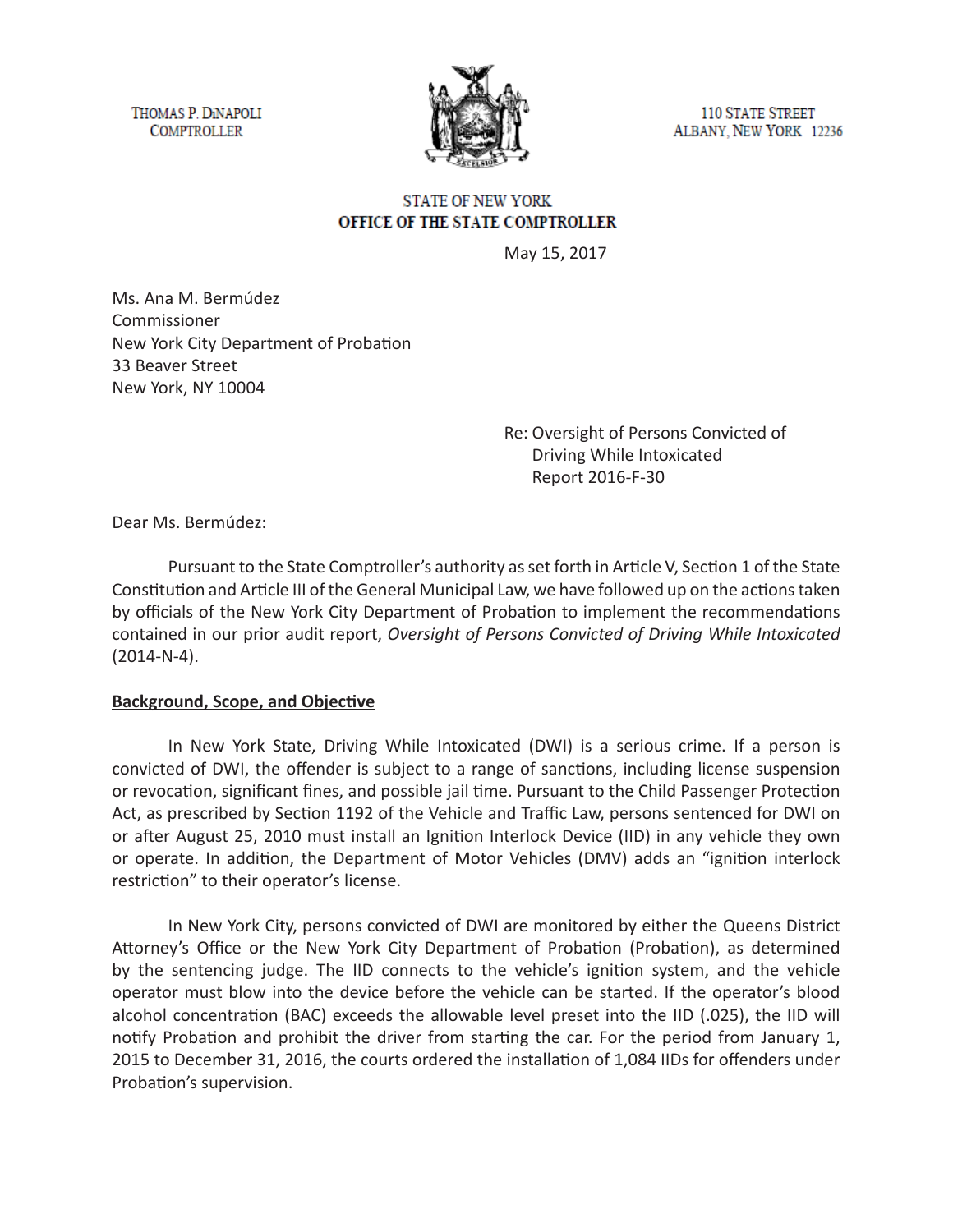IID installation logs provided by Probation showed that for 2015 and 2016, there was an installation rate of 5.17 percent for the 1,084 IIDs ordered. The following table shows the number of IID court orders for offenders supervised by Probation and the number of IIDs actually installed by calendar year.

| Year         | <b>Number of IIDs</b><br>Ordered by the<br><b>Courts</b> | <b>Number of IID's</b><br><b>Actually</b><br><b>Installed</b> | Percentage of<br><b>Court-Ordered IIDs</b><br><b>Actually Installed</b> |
|--------------|----------------------------------------------------------|---------------------------------------------------------------|-------------------------------------------------------------------------|
| 2010*        | 98                                                       | 7                                                             | 7.14                                                                    |
| 2011         | 703                                                      | 52                                                            | 7.40                                                                    |
| 2012         | 465                                                      | 29                                                            | 6.24                                                                    |
| 2013         | 441                                                      | 15                                                            | 3.40                                                                    |
| 2014         | 459                                                      | 8                                                             | 1.74                                                                    |
| 2015         | 507                                                      | 22                                                            | 4.34                                                                    |
| 2016         | 577                                                      | 34                                                            | 5.89                                                                    |
| <b>Total</b> | 3,250                                                    | 167                                                           | 5.14                                                                    |

\*Partial year (August 15 through December 31)

Our initial audit report, which was issued on October 7, 2015, examined the oversight of persons convicted of DWI by Probation. Significant emphasis was placed on Probation's administration of the IID program. We found that only a small percentage of the court-ordered IIDs were installed in the cars of persons cited for alcohol-related motor vehicle violations and that Probation Officers (POs) often did not provide sufficient oversight of DWI offenders. We also found that referral of probation violators were not made to the appropriate courts and District Attorneys as required.

The objective of our follow-up review was to assess the extent of implementation, as of February 24, 2017, of the four recommendations included in our initial report.

## **Summary Conclusions and Status of Audit Recommendations**

We found that Probation officials made considerable progress in correcting the problems we identified. However, additional improvements are still needed. Of the initial report's four audit recommendations, two were implemented and two were partially implemented.

## **Follow-up Observations**

## **Recommendation 1**

*Develop and implement processes and procedures to ensure that DWI offenders install IIDs in any vehicle(s) they own or have permission to operate, as ordered by the courts.*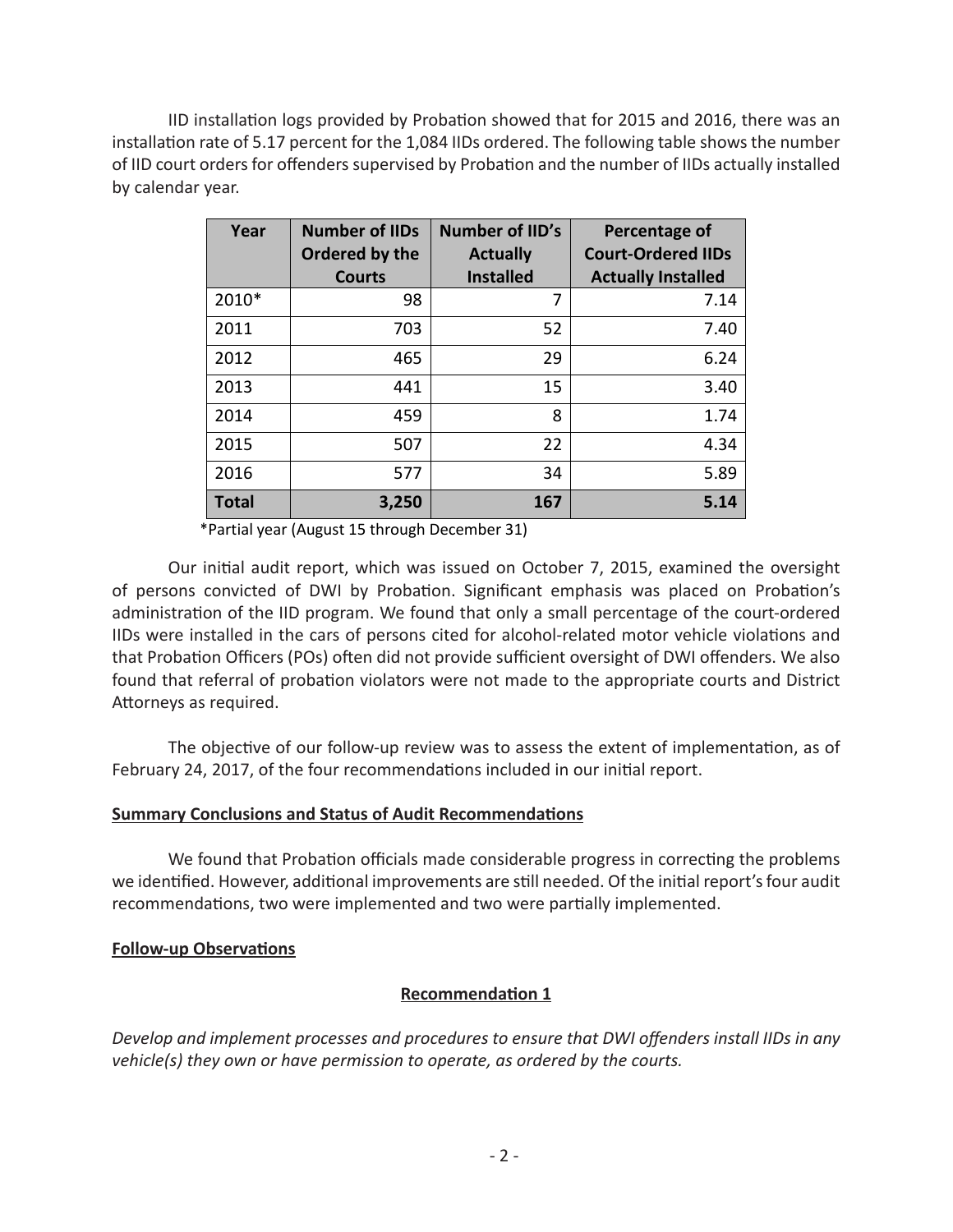#### Status – Implemented

Agency Action – Probation adopted Caseload Explorer as its new automated client tracking system on July 3, 2015, and issued its "IID/DWI Citywide Plan Memo" dated December 11, 2015. This memo provides instructions for POs to follow when entering offender (client) information into Caseload Explorer at intake and during the period of supervision. POs are required to closely supervise their assigned clients. The Caseload Explorer system will display a pop-up warning whenever a PO opens a case file with indicators of required client follow-up actions. At intake, POs complete a Level of Service Inventory – Revised survey and a risk assessment tool for each client, and they provide employment information as well. In addition, POs perform DMV checks to determine if a client has any cars registered in his/her name. Also, clients report to Probation monthly, either to a kiosk pool supervised by a PO or directly to a PO, depending on their level of risk. POs then perform DMV checks to ensure that the clients are following the conditions set forth by the terms of their probation. As a result, POs can readily track the installation of IIDs for those clients who own a vehicle.

To verify whether the instructions in the memo were implemented, we selected a random sample of 25 clients with IIDs ordered between October 1, 2015 and September 30, 2016. Based on our review of their case files, we determined that POs have been updating and supervising cases on a regular basis. There is evidence in the case files reviewed that POs are: notifying clients that IIDs must be installed in borrowed vehicles if they are to be driving; conducting monthly DMV checks to identify vehicles registered under a client's name; and reviewing the alerts logs. All of the aforementioned activity is documented under the "Events" section of Caseload Explorer.

Although Probation officials have implemented processes and procedures to ensure that DWI offenders, as appropriate, install IIDs as ordered by the courts, we found the IID installation rate remains low at 5.9 percent, despite increasing since 2014. We also note that of the 25 IID court orders reviewed in our sample, only 2 resulted in a device being installed. (Note: As part of their probation agreements, offenders sign a statement that they will not operate a motor vehicle without an IID during the probation period.)

## **Recommendation 2**

*Require POs to make and document all required DMV checks and home visits, as well as pertinent follow-up actions, when appropriate.* 

Status – Partially Implemented

Agency Action – The IID/DWI Citywide Plan Memo mandates that as part of their supervisory responsibilities, POs are to conduct client DMV checks through the e-justice portal at intake and for every month of supervision. In Caseload Explorer, POs are required to verify that this check was done and to indicate if there were any changes in the last 30 days. For clients that were deemed low-risk at intake, a quarterly DMV check is required.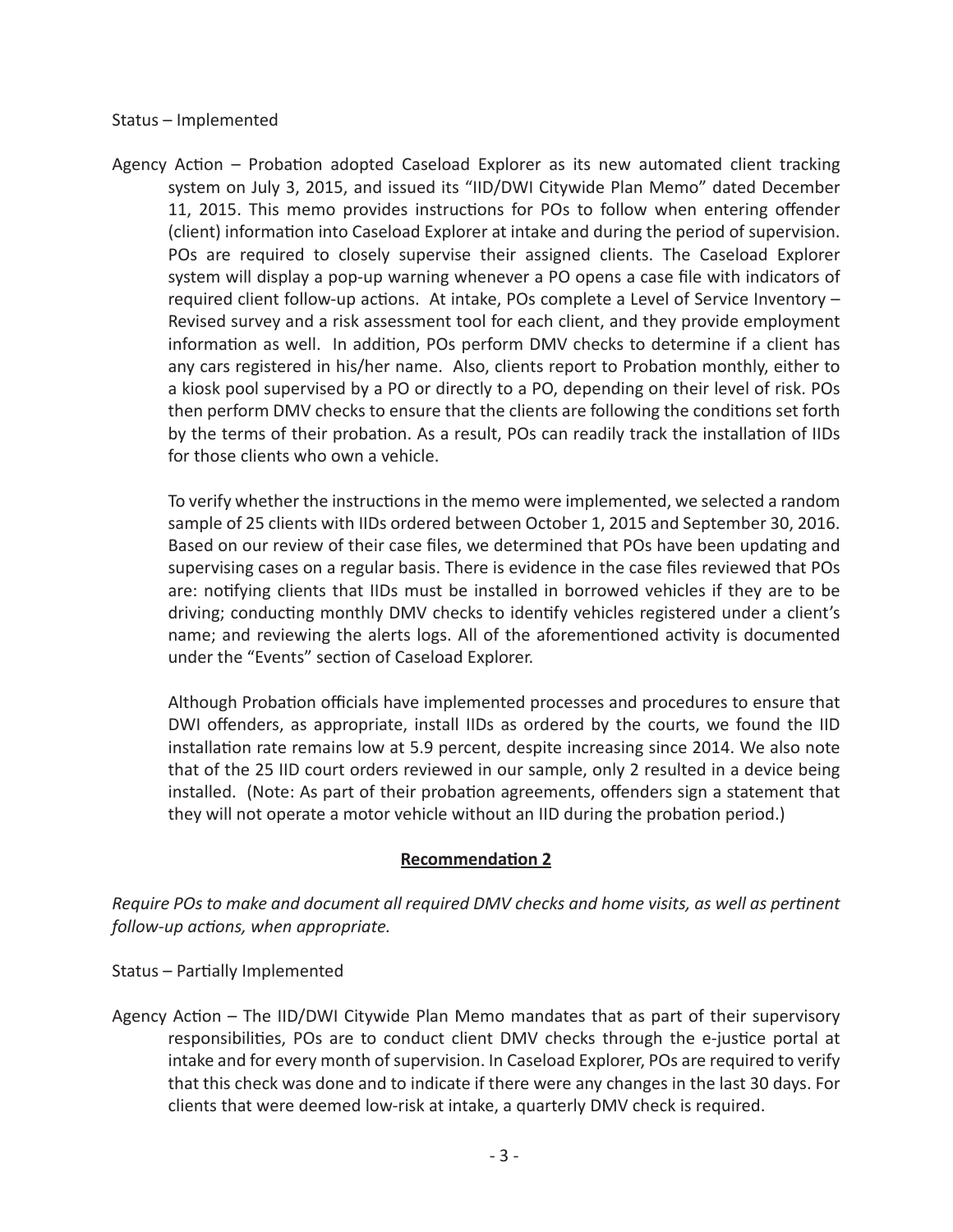We found that the required DMV checks were performed at intake on all 25 clients in our sample. However, only 14 clients had monthly DMV checks performed while under supervision. Five clients were assessed as medium-risk, but did not have DMV checks performed each month as required. Six clients were considered low-risk, but of those, only two had required quarterly DMV checks performed.

Under case management procedures, POs are required to conduct one positive home visit on medium- and high-risk clients during the first 45 days of initial contact. In our sample, six of the eight medium- and high-risk clients had the required initial home visit. For the other two clients, who were both assessed as medium-risk, neither of their files indicated that an initial home visit occurred. One of those two clients had a home visit only after he was arrested on another charge while on probation, and his risk level was reassessed to high. The remaining 17 clients were assessed as low-risk and did not require home visits.

We saw some evidence that POs followed up on clients when required, such as when a client did not provide the required documentation at intake or failed to show up for an appointment.

# **Recommendation 3**

*Ensure that POs promptly follow up on no-show offenders, absconders, and those who attempt to circumvent their court-ordered IID installation requirement.*

Status – Implemented

Agency Action – POs have kept close track of no-show clients and absconders. Case files for six of the clients in our sample (five no-shows and one absconder) contained evidence that POs properly followed up and filed timely Violation of Probation reports or warrants for arrest as appropriate.

## **Recommendation 4**

*When offenders violate the terms of their probation, make referrals to the appropriate courts and DAs, as warranted.* 

Status – Partially Implemented

Agency Action – We analyzed New York City's alert logs from June 1, 2015 to December 31, 2016 and found a total of 91 device alerts for this time period. From this population, we selected a random sample of 20 alerts of active IID clients and attempted to obtain a copy of the relevant court referrals from Caseload Explorer. However, those referrals were not available. Probation officials explained that the Department is still migrating the documents from the prior Reusable Case Management System (RCMS) to Caseload Explorer, and those particular documents had not yet been transferred to the new system. Probation officials were only able to provide us with hard copies for 8 notifications to